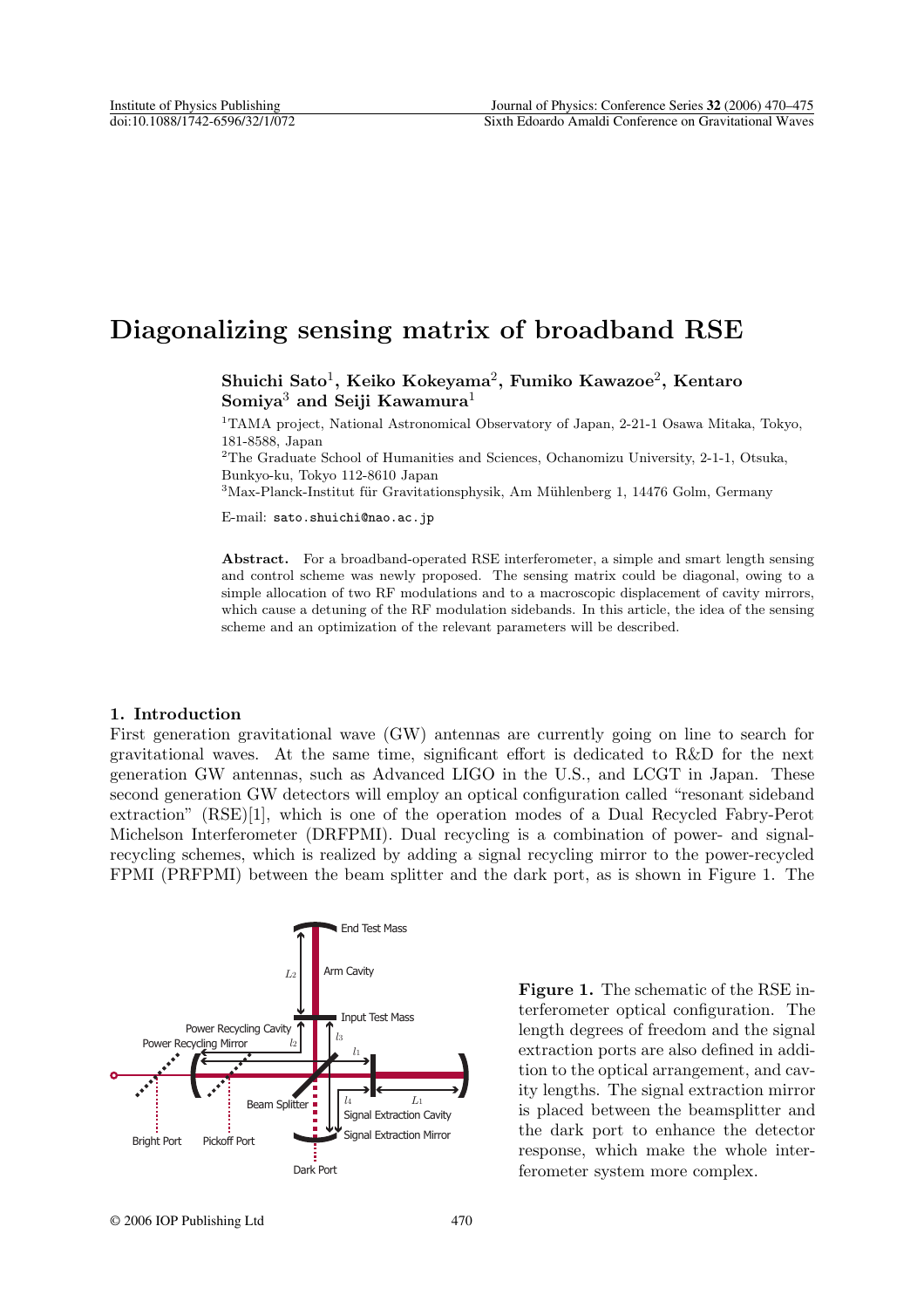laser light resonates inside both arm cavities and the power recycling cavity, which is the same as first generation GW detectors now employing the PRFPMI configuration. For the PRFPMI configuration, for example, which is a baseline optical configuration for TAMA300, Initial-LIGO and VIRGO detector,the total number of longitudinal (cavity length) degrees of freedom to be controlled is four; common and differential length of the arm cavities, power-recycling cavity (PRC) length and Michelson differential length. In order to extract the four sensing signals, a single RF phase modulation is applied and three signal extraction ports (bright, dark and pickoff ports) are used for sensing. On the other hand, the DRFPMI/RSE configuration have five length degrees of freedom to be controlled in connection with the additional SEM, as shown in Table 1. The addition of the extra mirror makes the main interferometer more complex; it becomes a

| Name                    |               | Symbol Definition Derivative |                    |
|-------------------------|---------------|------------------------------|--------------------|
| Common arm length       | $L_{+}$       | $L_1 + L_2$                  | $\delta L_{+}$     |
| Differential arm length | $L_{-}$       | $L_1 - L_2$                  | $\delta L_-$       |
| PRC length              | $l_{\rm P}$   | $l_1 + l_2$                  | $\delta l_{\rm P}$ |
| Michelson length        | $\mathcal{L}$ | $l_1 - l_2$                  | $\delta l_-$       |
| SEC length              | lς            | $l_3 + l_4$                  | $\delta l_{\rm S}$ |

**Table 1.** The definitions of the length degrees of freedom.

double coupled cavity system, which consists of arm cavities, a power-recycling and a signalrecycling (extraction) cavity all connected with a Michelson interferometer (MI). Toward the firm realization of this advanced optical configuration, there were several table-top experiments performed using the RSE system to study sensing and control methods, and to demonstrate the feasibility of dual-recycling with FP cavities;[2] [3][4][5]. These are all for detuned operation of RSE, especially for advanced LIGO, and a prototype experiment at the 40m interferometer at California Institute of Technology is now in progress[6].

The core of the sensing scheme is a sensing matrix; the primary goal is to extract the five error signals independently without a signal mixture of other degrees of freedom. It is clear that a diagonalized sensing matrix is absolutely advantageous for a robust control of the complicated interferometer systems and also for a cross-coupling noise issue, which arise from multi-path feedback loops. In addition, some merit could be also expected for the lock acquisition issue. So the development of the length sensing and control scheme, which gives a diagonal sensing matrix, was vigorously promoted especially for use in broad-band RSE sytems. In this paper, the emphasis is placed on description of a sensing scheme which results in a diagonal sensing matrix, and an optimization of the optical configuration parameters of RSE using both analytical and numerical simulation  $\frac{1}{1}$ .

## **2. Diagonalizing the sensing matrix**

The sensing scheme is associated one-on-one with the usage of the RF modulation(s); the number of the modulations, the resonance conditions of the modulations inside cavities and Schnupp asymmetry factor. Then secondary, actual modulation frequencies and the cavity lengths can be determined appropriately. The concepts of the suggested signal extraction scheme can be consolidated in the following two points;

- A very simple allocation of two sets of modulation sidebands; The PM <sup>2</sup> sidebands are
- <sup>1</sup> The numerical simulation was performed using FINESSE simulation software.[7]
- <sup>2</sup> PM: phase modulation, AM: amplitude modulation.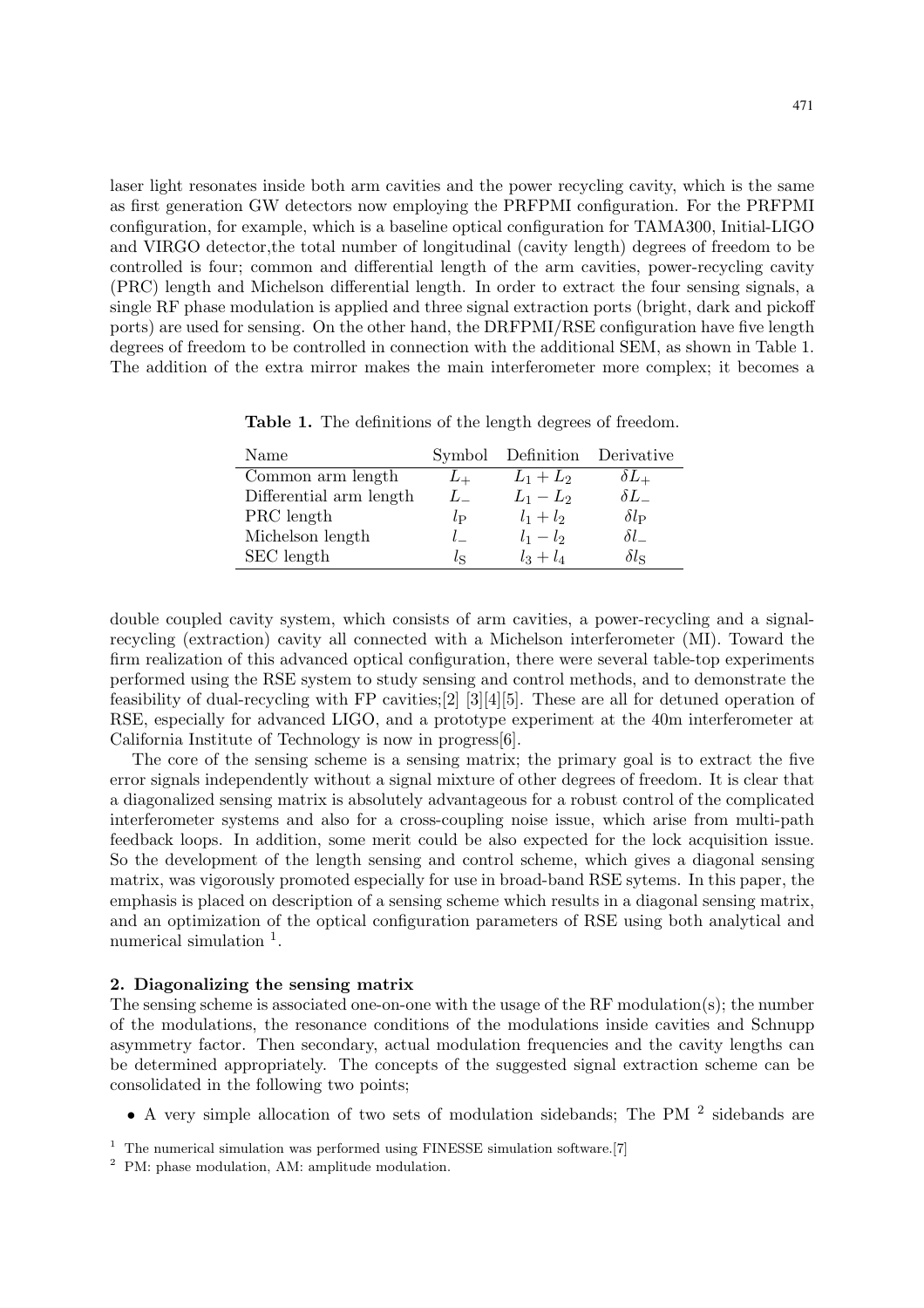completely transmitted by the MI<sup>3</sup> and resonate inside the PRC+SEC,  $4$  in contrast, a set of AM sidebands is completely reflected by the MI, and resonates only inside the PRC.

• Equal macroscopic displacement of the PRM and SEM will cause the detuning of AM only.

By imposing these conditions, the length sensing matrix becomes almost diagonal with five error signals, which are sensitive to each of the five degrees of freedom. In the following, more details of the concept, and a practical realization of the idea will be described.

## 2.1. General description on the signal sensing of the RSE interferometer

Before going to the essential points, a general description is given for the short review on the signal sensing issue, which clearly exposes an intrinsic difficulty. As it is shown in previous works, the sensing signals for common and differential arm cavities length are big enough compared with  $l_x$  signals, because the phase sensitivity of the arm cavities are enhanced by its high finesse. This means that  $L_{+}$  and  $L_{-}$  signals can be extracted relatively cleanly, without significant mixture of the signals from other degrees of freedom. So the issue now is that how the remaining three signals  $l_P$ ,  $l_-, l_S$  (collectively referred to as  $l_x$  signals) of the central interferometer part can be extracted. These difficulties essentially come from the following facts;

- The carrier field of the laser resonates and is enhanced inside the arm cavities to have maximum phase sensitivity to the length change of the arm cavities, so the carrier has a lot of information about the  $L$  signals. Thus it is quite difficult to extract  $l_x$  signals cleanly from the beat between carrier and the phase-modulated sidebands using PDH[8] method.
- The power recycling and signal recycling cavities are connected serially through a Michelson interferometer, whereby, both error signals for  $l<sub>P</sub>$  and  $l<sub>S</sub>$  appear in same demodulation phase.

As for the first term, a double RF modulation scheme was suggested[3] to avoid significant mixture of the arm cavity signals. Two sets of sidebands do not resonate inside the arm cavities and circulate differently inside DRMI to produce PD signals. This is called the doublemodulation/double-demodulation scheme. In the second, if one concentrates on the central interferometer which consists of the input test masses, two recycling mirrors and beam splitter, DRMI can be regarded as a type of coupled cavity. Thus the issue is now reduced to the signal extraction for a coupled cavity as far as the signal separation of  $l_P$  and  $l_S$  is concerned.

## 2.2. Allocation of two modulations

One of the RF modulations (mod-1) should be present at the dark port to serve as a local oscillator for a carrier field on demodulation process at GW signal read out port, so it has to be a phase modulation (PM). On the other, another modulation (mod-2) should be an amplitude modulation (AM) in order to produce error signals with the beating between mod-1 and mod-2, for the broadband-operated RSE. Consider following modulation design to satisfy above conditions most efficiently;

- mod-1(PM) resonates both inside PRC and SEC to reach the dark port.
- The mod-1 pass through the MI completely:  $\alpha_1 = \pi/2 + n\pi^{-5}$
- The mod-2 circulates only inside PRC, acting as a local oscillator on a double-demodulation process with the mod-1 to produce  $l_s$  signal efficiently
- The mod-2 is completely reflected by the MI:  $\alpha_2 = n'\pi$

<sup>&</sup>lt;sup>3</sup> MI: Michelson Interferometer, consists of beam splitter and two input test masses.

<sup>4</sup> PRC: power-recycling cavity, SEC: signal extraction cavity

<sup>&</sup>lt;sup>5</sup> The sideband behavior at MI is determined by the Schnupp asymmetry factor  $\alpha_i = l_{\text{sch}} \omega_i / c$ , where  $l_{\text{sch}}$  is a Schnupp asymmetry and  $\omega_i$  is a i-th modulation frequencies. The reflectivity of the MI is defined as  $\cos \alpha_i$ , and the transmissivity as  $\pm \sin \alpha_i$  when the Michelson fringe was controlled so as the dark port is dark for the carrier light.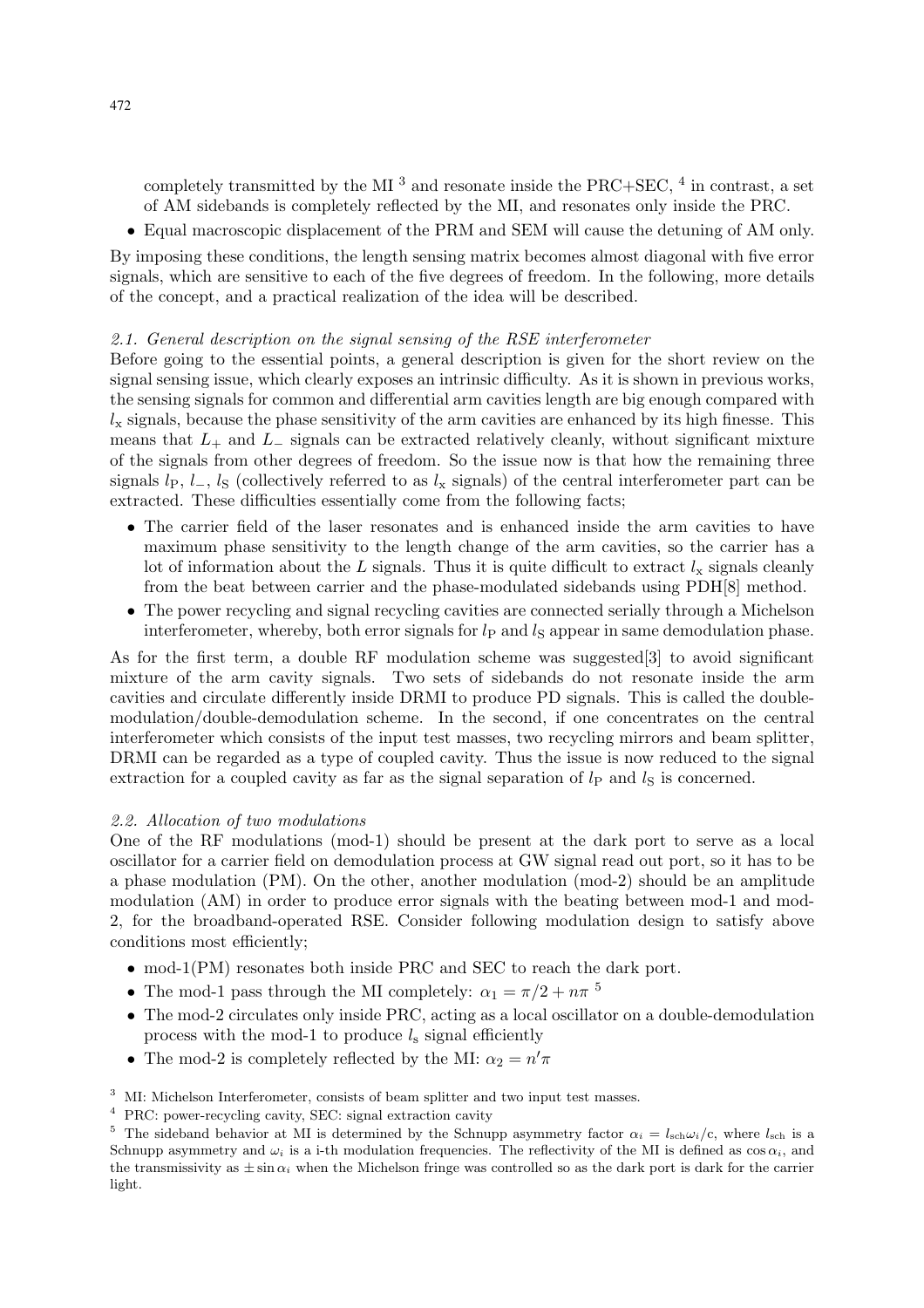

**Figure 2.** The Schnupp asymmetry designs for both modulations. The phase modulation mod-1 transmits through the MI completely, so the MI act as a simple steering mirror, meanwhile, the amplitude modulation mod-2 is reflected by the MI completely, so the MI act as an ideal reflecting mirror.

These conditions are illustrated in Fig 2. The arm cavity signals,  $L_+$  and  $L_-$ , are extracted from the conventional single demodulation with the carrier and the mod-1 phase modulation in relatively independent way, whereas,  $l_x$  signals for the central part of the RSE are expected to arise from double-demodulation using mod-1 and mod-2. Under these conditions, however,  $l<sub>P</sub>$  and  $l<sub>S</sub>$  signals appear in an exactly same demodulation phase, which means that these two signals are completely degenerate. This is a nature of the coupled cavity system, so the issue is fully essential.

#### 2.3. Delocation : The detuning of the modulation sidebands

The idea to resolve this degeneracy is that two error signals might be moved into separate demodulation phases by making one or both sideband fields off-resonant inside one or both cavities. This causes the rotation of the phase of the light fields, which leads to different optimum demodulation phase for two error signals. To realize this condition, a simple way is to make the cavity(ies) off-resonant with a macroscopic displacement of the cavity mirrors from original position. The microscopic cavity lengths have to be tuned for maintaining appropriate carrier resonance conditions, but the sideband fields are slightly detuned. This intentional off-resonance of sidebands is called "Delocation", which is in other words, a macroscopic detuning. The phase modulation sidebands, mod-1, are local oscillator for GW signal readout, so it should be exactly resonant inside DRMI to avoid a possible noise coupling due to offset locking. Suppose mod-2 is delocated inside the power recycling cavity as is shown in Figure 3. A macroscopic displacement of the PRM is necessary to realize the detuning of mod-2, so the SEM must also be displaced by same amount to ensure the exact resonance of mod-1.



**Figure 3.** The allocation of the optical fields inside RSE interferometer and a "Delocation". The carrier, a probe of the GW signal, is resonant inside the arm cavities and the PRC. One of the RF sidebands, mod-1, is a phase modulation and resonates both inside the PRC and the SEC to reach the dark port. On the other hand, the other sidebands, mod-2, act as a local oscillator for the doubledemodulation process with mod-1, so it circulates only inside power-recycling cavity. A delocation makes only mod-2 slightly off-resonant inside PRC.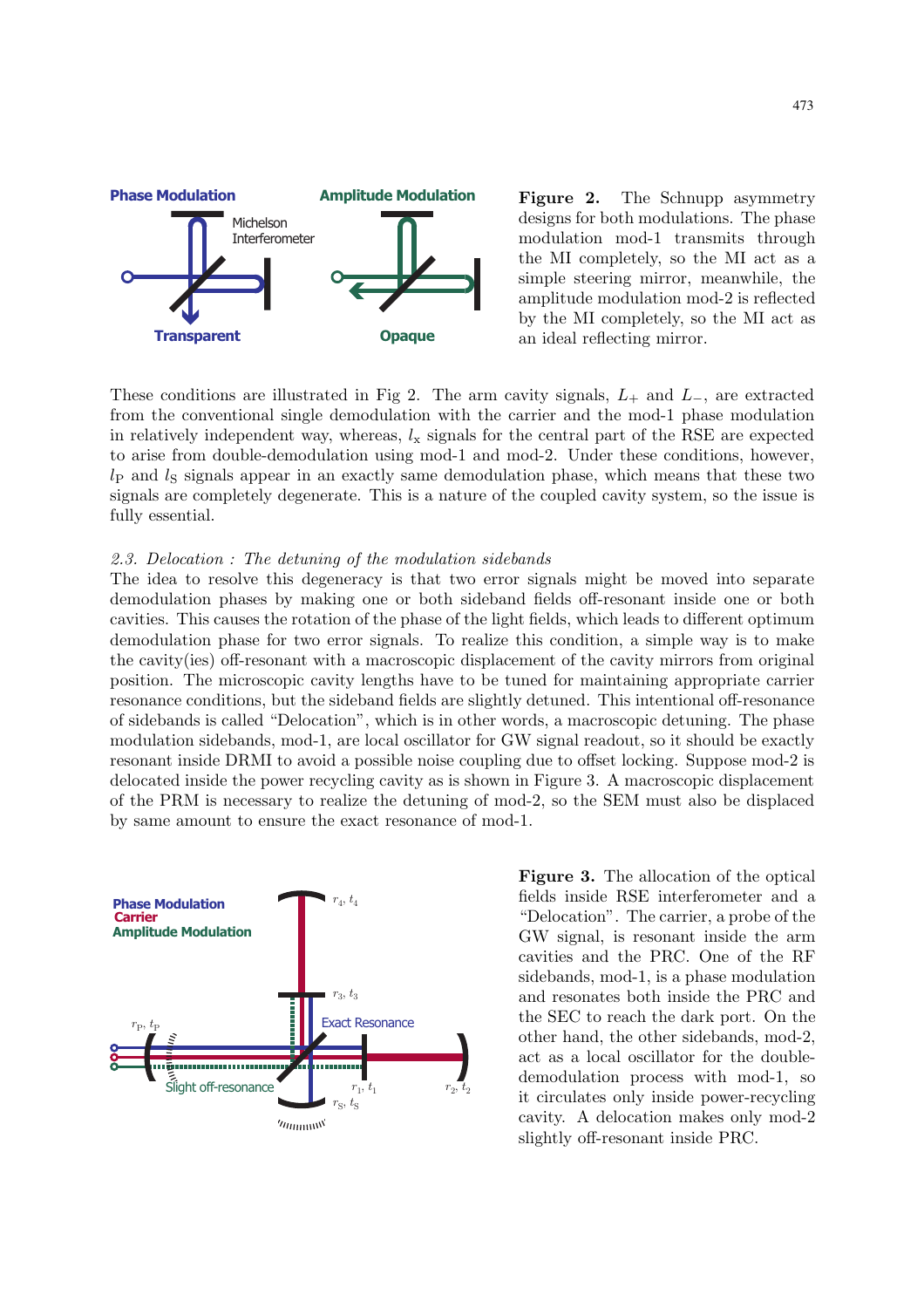The signal sensitivities for  $l_P$  and  $l_S$  at the pickoff port are given analytically  $^6$  as

$$
\frac{\partial V_{\rm p}}{\partial l_{\rm P}} = g_{\rm P1} r_{\rm A1} \cos \delta_1 \Re \left[ \left( g_{\rm P1} r_{\rm S} r_{\rm A2} + g_{\rm P2U} e^{-i\Delta_{P2}} \right) g_{\rm P2U} e^{-i\delta_2} \right]
$$
  

$$
\frac{\partial V_{\rm p}}{\partial l_{\rm S}} = g_{\rm P1}^2 r_{\rm S} r_{\rm A1}^2 \cos \delta_1 \Re \left[ g_{\rm P2U} e^{-i\delta_2} \right]
$$

where,  $r_x$  is a mirror reflectivity (x: P for PRM and S for SEM),  $r_{yz}$  is a reflectivity of optical system y (y: A for arm cavity) for field z (z: 1 for mod-1, 2U for upper sideband of mod-2).  $g_{vz}$  is a cavity enhancement factor inside cavity y (y: P for PRC) for field z; for example,  $g_{\rm P1} = t_{\rm P}/(1-r_{\rm P}r_{\rm S}r_{\rm A1}^2)$ ,  $g_{\rm P2U} = t_{\rm P}/(1+r_{\rm P}r_{\rm A1}e^{-i\Delta\Phi})$ . In addition,  $\Delta_{yz} = 2l_{\Delta}\Omega_i/c$  is a delocation phase inside cavity y of the field x, which is a detuning phase of the sideband-i by a macroscopic displacement  $l_{\Delta}$ . The  $\delta_i$  are demodulation phases for *i*-th modulation mod-*i*, and  $\delta_i = 0$  is corresponding to an in-phase demodulation. When there is no delocation,  $\Delta_{P2}$  in the above expressions disappears and both signals are maximum at the same demodulation phase,  $\delta_1 = 0$ and  $\delta_2 = 0$ , with slight difference in absolute value. Once the DRMI is delocated, the optical phase of mod-2 inside PRC and at the detection port change relative to the non-delocated case, and both have complex values. The two signals,  $\partial V_{p}/\partial l_{p}$  and  $\partial V_{p}/\partial l_{S}$  are dependent on these complex parameters in different way, which result in a different optimum demodulation phases for these two.

## 2.4. Optimization of the delocation

A desirable situation for the  $l_x$  signal separation is that  $l_p$  and  $l_s$  signals are separated by  $\pi/2$ in a demodulation phase; one of the signals disappears when the other is maximized. This is possible by a delocation, however, a delocation is an offset locking of the cavity for the mod-2, so the cavity enhancement factor decreases. This causes the reduction of the mod-2 power circulating inside the PRC, and results in a decrease in the signal strength. So there is a trade off between the signal separation angle (in demodulation phase) and the signal strength, which implies that there is some optimum delocation. The criteria for the demodulation phase was chosen so that the unwanted signal disappears, though the signal of interest is not maximal. The relation of the degree of delocation and the signal strength is shown in Figure 4. There is mild dependence on a delocation and the optimum point is around 0.05 radian. Using this optimum delocation, all of five length signals for the RSE control can be extracted from an appropriate signal ports; the results are listed in Table 2. There is still some small mixture of unnecessary signals, for example,  $l_-\$  in  $L_-\$ , however, as a whole the sensing matrix is almost diagonal. It is deserving special mention that three  $l_x$  signals are almost completely separated, which is a result of the delocation together with a simple design of modulation sidebands. In addition, l<sup>−</sup> signal is available at the dark port without  $l_p$  and  $l_s$  mixture. This is because the mod-2 sideband is completely reflected from the MI and thus does not leak to the dark port. The absence of mod-2 sidebands at the dark port results in the dark port signals having no sensitivity to  $l<sub>P</sub>$  or  $l<sub>S</sub>$ .

#### **3. Conclusion**

A new length-sensing scheme, which makes the sensing matrix almost diagonal, is proposed for a use in a broadband RSE interferometer. The keys for an optimum diagonalization are 1) simple allocation of two sets of sidebands and 2) appropriate delocation. More detailed analysis and discussion for the scheme will appear in a separate article, however, the philosophy has been adopted as a baseline design of LCGT length sensing and control scheme.

 $6\text{ }$  More detailed derivation and formalism of the analytic expression will be given in separate article.